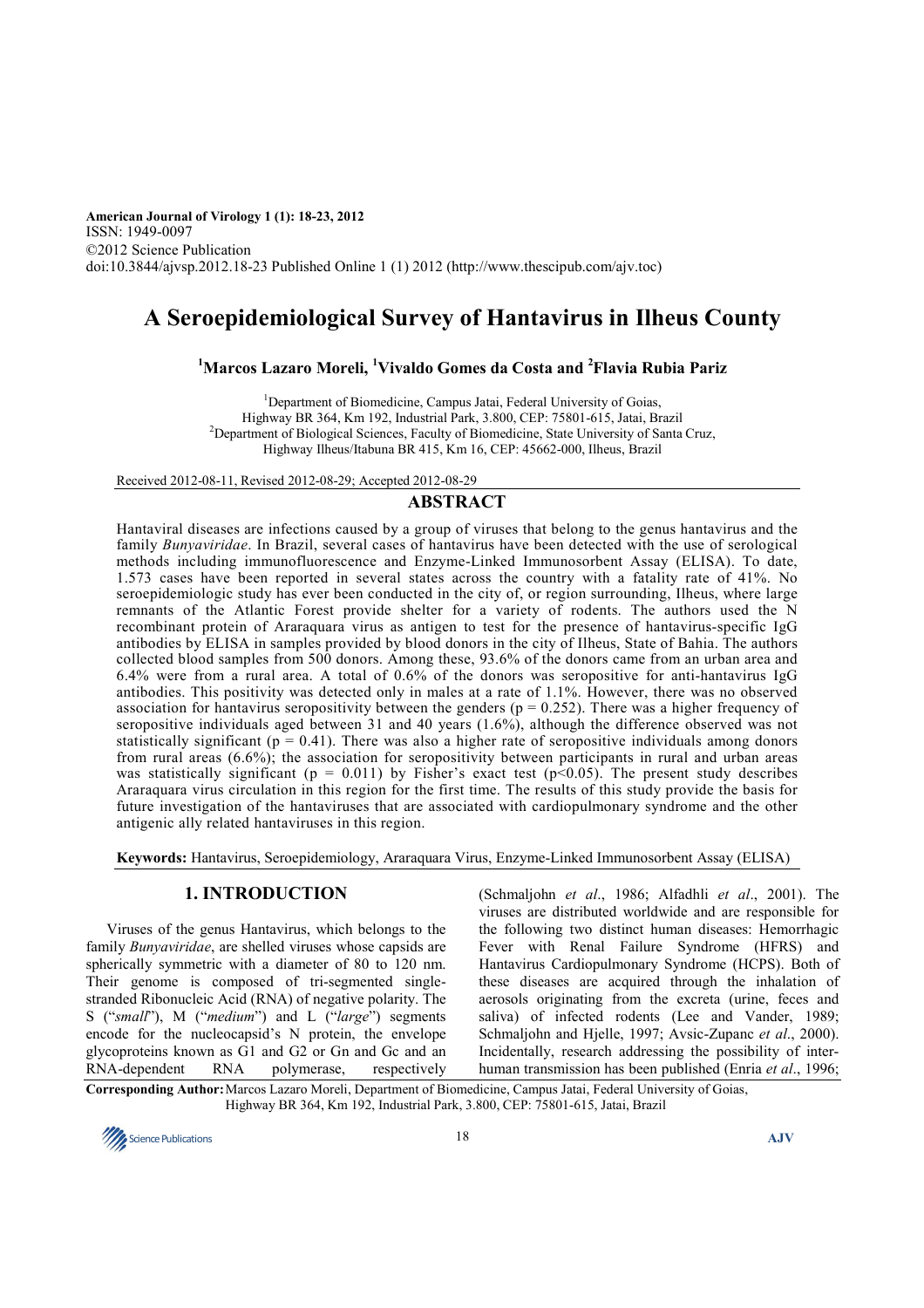Wells *et al*., 1997; Padula *et al*., 2000). Persons with HCPS experience an incubation period that ranges from 0 to 33 days, with an average of 15 days. Before the onset of pulmonary edema, are observed for 3 to 6 days viremia and early symptoms such as fever, myalgia, nausea, vomiting, diarrhea, cough, dyspnea and other less frequent prodromes. The disease then progresses to the cardiopulmonary phase where there is a progressive infiltration of fluid into the alveoli. The consequences of changes in vascular permeability are tachypnea, hypoxia and tachycardia. In the advanced stages of disease, hypotension can cause shock and death (Jenilson *et al*., 1995; Hallin *et al*., 1996; Young *et al*., 2000; SVS, 2005).

The laboratory diagnosis of hantavirus infection is mainly performed by Enzyme-Linked Immunosorbent Assay (ELISA), immunofluorescence antibody assay, or Reverse Transcription Polymerase Chain Reaction (RT-PCR), with ELISA being the most common. The ELISA method that is performed is based on both a direct test for the detection of IgG antibodies and a capture test for the detection of IgM antibodies that interact with structural components of the virus from the serum of patients. To this end, viral protein preparations are obtained from cell cultures or heterologous expression systems. The improved detection of hantavirus infections is of singular importance for HCPS treatment because the period of infection that leads to death is relatively brief. In Brazil, the laboratory diagnoses of HCPS are conducted at the Instituto Adolfo Lutz (Sao Paulo), Instituto Evandro Chagas (Belem) and Fiocruz (Rio de Janeiro). The diagnosis is based on an Ig M Antibody Capture Enzyme-Linked Immunosorbent Assay (MAC-ELISA) and is performed with commercial kits that contain preparations of Andes virus recombinant protein from cell cultures. In Brazil, two proteins produced from the Araraquara and Araucaria (Juquitiba-like) circulating hantaviruses have been used in the diagnosis of hantavirus in several regions (Raboni *et al*., 2007; Figueiredo *et al*., 2009).

The authors highlight that the hantaviruses found in South America (Argentina, Bolivia, Brazil, Chile, Paraguay and Uruguay), which are related to rodents of the subfamily *Sigmodontinae*, form a group that is phylogenetically distinct from the North American hantavirus. Considering the complexity of the South American sigmodontine subfamily, which includes 61 genera and 299 species, systematic investigations for the detection and characterization of new hantaviruses becomes relevant. This is true not only with respect to the evolutionary study of the virus but also in particular with regard to improving the understanding of the epidemiology and the diagnosis of HCPS in South American countries. In Brazil, the authors characterized six different hantavirus strains: Juquitiba, Castelo dos Sonhos, Araraquara,

Anajatuba, Rio Mearim and Araucaria. There is currently no consensus on the establishment of viral species and the authors will be treating the Brazilian strains as hantavirus genotypes. The Juquitiba and Araraquara variants occur in the state of São Paulo (Engel *et al*., 1998; Johnson *et al*., 1999; Monroe *et al*., 1999; Bohlman *et al*., 2002; Moreli *et al*., 2004; Suzuki *et al*., 2004).

In addition, the Araraquara strain has also been described in the Brazilian Central Plateau, although the genetic characterization of the virus in this region is scarce. The Castelo dos Sonhos strain was isolated in the states of Mato Grosso and Pará, the Araucária strain was isolated in the state of Paraná and the Rio Mearim and Anajatuba strains were isolated in the state of Maranhao (Johnson *et al*., 1999; Bisordi *et al*., 2004; Raboni *et al*., 2005a; 2005b; Rosa *et al*., 2005; SVS, 2005). There is a broad occurrence of hantavirus infection in Brazil and the affected areas include the Federal District and the states of São Paulo, Minas Gerais, Goiás, Mato Grosso, Paraná, Santa Catarina, Rio Grande do Sul, Amazonas, Bahia, Pará and Rondônia.

Despite the growing number of cases in Brazil, studies similar to this one are still rare, especially in the Northeast region, where few cases have been detected. In particular, the State of Bahia is the site of only one published study that measured the prevalence of hantavirus infections caused by the Hantaan strain in specific populations of primary-school students in the city of Salvador (Mascarenhas-Batista *et al*., 1998). Research pertaining to the etiology and epidemiology of hantaviruses is still limited, especially in regions where isolated cases of the disease go undetected. This is possibly due to the nonspecific symptoms that are common to other diseases, the lack of continuity during a differential diagnosis (pre or post-mortem) and the lack of seroprevalence studies that indicate the virus circulation in various regions (Silva *et al*., 1997). For these important reasons, this study investigated the presence of hantavirus-reactive antibodies in blood donors in the city of Ilheus, Bahia using the N recombinant protein of the Araraquara virus (rN ARAV) as antigen.

## **2. MATERIALS AND METHODS**

#### **2.1. Characterization of the Study Site**

This study aimed to access the prevalence of hantavirus-specific antibodies in blood samples isolated from donors in the municipality of Ilheus from June 2008 to December 2009. The research was developed in the Laboratory of Environmental Monitoring and Molecular Pharmacology and Epidemiology of State University of Santa Cruz (SUSC). The city of Ilheus is located in southern Bahia (14°C 47 '20 "S, 39°C 2' 56" W), which was formerly known as the cacao micro-region and is characterized by a humid tropical and sub-tropical climate

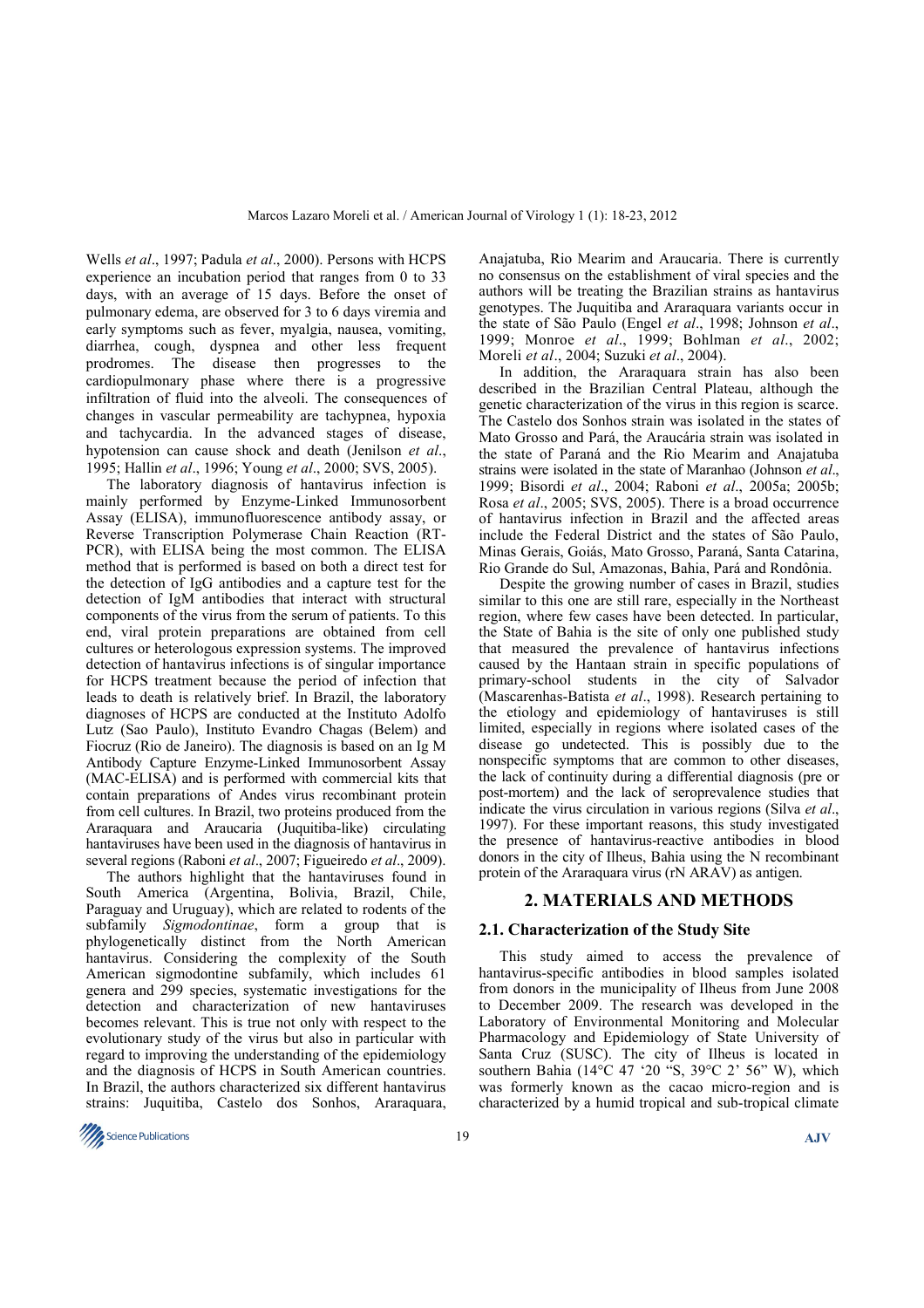with average temperatures ranging between 22°C and 28°C and an annual precipitation averaging 2.000 mm. The municipality has an area of 1.847 square km and an estimated population of 184.231 inhabitants. It partially consists of remnants of the Atlantic Rainforest, which are possibly home to several species of wild rodents and other animals. The city's economy is based on industry, tourism and agriculture, a major component of which is the production of cocoa (IBGE, 2003).

#### **2.2. Control Antigens**

For the realization of the study, the authors were provided with a control group of positive (rN ARAV) and negative (protein extracts derived from *Escherichia coli*) antigens from Prof. Dr. Luiz Tadeu Moraes Figueiredo of the Centro de Pesquisa em Virologia (Center for Virology Research). He also donated a  $100 \mu L$  aliquot of positive control serum from a patient diagnosed with hantavirus (in the convalescence phase) from Ribeirão Preto.

#### **2.3. Ethical Issues**

Prior to the collection of clinical samples (sera), the study was presented to the ethics committee on human research of SUSC to ensure that it adequately approached patients and collected and presented the terms of free and informed consent to the patients. This study, entitled "A seroepidemiological survey for hantavirus in Ilheus, southern Bahia state", was approved at meeting number 72 on May 28, 2008 with the consolidated opinion number of 522.

#### **2.4. Sizing and Sample Collection**

The Haematology Service of the Santa Casa de Misericordia de Ilheus-Banco Sanguíneo (Ilheus' Blood Bank) collected the samples under the supervision of the coordinator Dr. Naide Silveira. Due to a limited availability of the N recombinant protein for the serosurvey, the sample size for this study was limited to 500 individuals who were residing in the different neighborhoods of Ilheus. After the donors agreed to participate in the study, 5 mL of blood was collected without regard to age, race and sex. Subsequently, 2 mL of serum (plasma) was obtained from each individual's sample. The sera were stored at-20°C until they were sent to the Laboratory of Molecular Pharmacology and Epidemiology (SUSC), where the samples were processed for the ARAV-derived N recombinant protein-based ELISA (Figueiredo *et al*., 2009). The authors also collected sera from students and teachers at the SUSC to be used as negative controls during the testing.

### **2.5. ELISA Using the N Recombinant Protein of the ARAV**

The human sera retrieved from blood donors were subjected to ELISA for the detection of IgG antibodies, in



accordance with the previously standardized procedure of Moreli (2005) and Figueiredo *et al*. (2009), at the Research Center of Virology at the School of Medicine of Ribeirão Preto, which is a part of the University of São Paulo.

First, 96-well microplates were coated with the N recombinant protein of the ARAV (wells: A-D, 1-12) and a negative antigen extract (*E. coli*; wells: E-H, 1-12), which were both diluted in Phosphate Buffered Saline (PBS) buffer, pH 9.6. The plates were incubated overnight at 4°C in a moist chamber. On the next day, the microplates were washed five times with 0.05% Tween-20 in PBS (PBS-T), pH 7.4. A solution of 10% skim milk in PBS was added to the wells, which were then incubated for 1 h and washed six times. The microplates were incubated in humid chambers for 2 h at 37°C and then washed five times with PBS-T. The sera to be tested, as well as a positive IgG sera (positive control) and a pool of negative IgG sera (negative control), were added in triplicate to the corresponding wells at a 1:100 dilution in both sections of the plate. After a1 h incubation at 37°C in a humid chamber, the plates were washed six times with PBS-T. An immunoglobulin conjugate (goat anti-human IgG peroxidase) was diluted 1:2000 in PBS-T containing 10% skimmed milk, added to the wells, incubated for 1 h and then washed six times. Subsequently, the ABTS substrate was added to the wells and incubated for 15-20 min at 37°C in a humid chamber for the development of color. The reaction was blocked with a 1 M HCl solution and the absorbance (Optical Density (OD)) was read in a spectrophotometer at 405 nm. After subtracting the OD values of the wells that were coated with the negative extract from those that were coated with the N protein of ARAV, the cut-off point at each serum dilution was determined as the mean of the optical densities of the triplicate negative control sera plus three standard deviations. Serum tests were determined positive when their liquid ODs were higher than the value of the cut-off point (Moreli, 2005; Figueiredo *et al*., 2009).

#### **2.6. Data Analysis**

After obtaining the optical density of the serum samples from each blood donor by ELISA, the resulting data were associated with the demographic, professional and occupational information that appeared on the forms filled out by the donors. Moreover, as this was the first epidemiological study of the region, we chose to indiscriminately collect samples from this population that is predominantly urban. To evaluate the possible associations between the seropositivity and the variables assessed, we used the chi-squared and Fisher's exact tests and for both, the level of statistical significance was  $5\%$  (p $\leq 0.05$ ).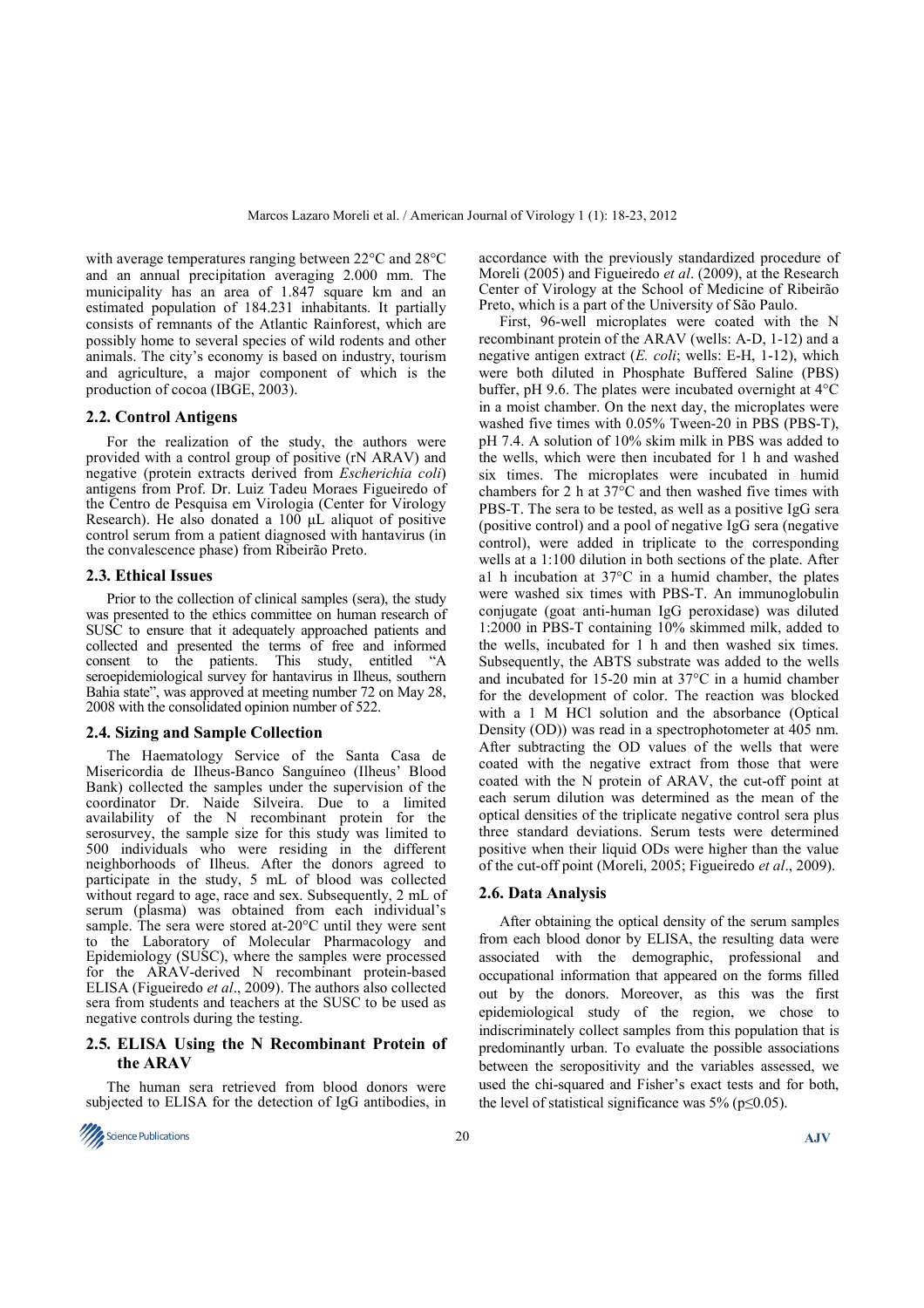**Table 1.** Seropositivity for hantavirus-specific antibodies in relation to the gender and age of the participants

| Age range                  | Gender           |       |     |          |       |               |       |       |                |  |  |  |
|----------------------------|------------------|-------|-----|----------|-------|---------------|-------|-------|----------------|--|--|--|
|                            | Masculine        |       |     | Feminine |       |               | Total |       |                |  |  |  |
|                            | Pos <sup>a</sup> | Total | (%) | Pos      | Total | $\frac{6}{2}$ | Pos   | Total | $\binom{0}{0}$ |  |  |  |
| $15 - 20$                  |                  |       | 0.0 |          | 40    |               |       | 8.    | 0.0            |  |  |  |
| 21-30                      |                  | 64    | .6  |          | 61    |               |       | 125   | 0.8            |  |  |  |
| $31-40$                    |                  | 70    | 2.8 |          | 50    |               |       | 120   | 1.6            |  |  |  |
| $41 - 50$                  |                  | 56    | 0.0 |          | 56    |               |       | 112   | 0.0            |  |  |  |
| 51-60                      |                  |       | 0.0 |          | 27    |               |       | 620   | 0.0            |  |  |  |
| Total<br>$a \rightarrow a$ |                  | 266   |     |          | 234   |               |       | 500   | 0.6            |  |  |  |

<sup>a</sup>: positive

**Table 2.** Data from the donors seropositive for protein rN ARAV

|              |               |                |          | Place of Positivity | Level of                |
|--------------|---------------|----------------|----------|---------------------|-------------------------|
| <b>Sex</b>   |               | Age Profession | activity | $\frac{6}{2}$       | absorbance <sup>b</sup> |
| Masculine 33 |               | Policeman      | Urban    | 0.22                | 0.301                   |
| Masculine 37 |               | Cocoa grower   | Rural    |                     | 0.404                   |
| Masculine 26 |               | Driver         | Rural    | 6.6                 | 0.601                   |
| $h = m$      | $\sim$ $\sim$ | 0.101          |          |                     |                         |

<sup>b</sup>; The cutoff value was 0.184

## **3. RESULTS**

The serosurvey consisted of 500 blood donors living in the city of Ilheus. The data collected from the participants regarding their gender, age range and presence of IgG antibodies against ARAV are presented in **Table 1**. Three individuals, all of whom were masculine, had antibodies that bound the rN ARAV protein. Therefore, a general positivity of 0.6% was observed and all of the positive individuals, as well as the negative cases, were autochthonous. A majority of the participants included in this study (54%) were men, 1.1% of which were seropositive. Despite all of the positive cases being detected in males, the association between gender and seropositivity for hantavirus was not considered statistically significant by Fisher's exact test ( $p = 0.252$ ). Moreover, the minimum and maximum ages of the participants were 15 and 60 years, respectively, with a mean age of 35 years. The group that included individuals aged between 31 and 40 years had the highest frequency of seropositivity  $(1.6\%)$ ; however, there was no significant association between the participants' age and the prevalence of hantavirus-specific antibodies by the chi-squared test ( $p = 0.41$ ).

Regarding the environment of the individuals, 442 were residents of urban areas, 30 were from rural areas and 28 did not provide this information. The main professional activities in the urban area were as follows: 221 were merchants, 100 were homemakers, 40 were students, 12 were cashiers, 10 were civil servants and 7 were businessmen. Among the rural participants, we found that 20 were cocoa farmers, 7 were farmers, 2 were drivers, 1 was an agronomist and 28 had an unknown or other professional activity, including 10 who were unemployed and 12 who were autonomous. Additionally, we observed

that participants who had a rural place of activity showed a higher anti-hantavirus IgG positivity rate (6.6%) than those from the urban area (0.22%), as shown in **Table 2**. The association between the seropositivity of participants in the rural and urban areas was statistically significant by Fisher's exact test ( $p = 0.011$ ). None of the participants reported having had direct contact with wild rodents or their excreta products, such as urine and/or feces.

## **4. DISCUSSION**

The present study demonstrated a 0.6% prevalence of antibodies against a hantavirus that is associated with HCPS in blood donors living in the city of Ilheus, which indiscriminately allowed us to know the level of hantavirus contact in this population. The clinical history of the positive participants did not appear to be compatible with hantavirus infection, whose diagnosis can be compromised in these situations because the patients are often asymptomatic or oligosymptomatic. Furthermore, the possibility of a false positive serology measurement in this study is remote because the ELISA uses a recombinant native protein that is highly specific and has been used frequently in various regions for serological screening, including South American countries such as Argentina (Bohlman *et al*., 2002). Figueiredo *et al*. (2009) tested the recombinant protein by ELISA for IgM and IgG antibodies in serum samples from patients known to be positive for hantavirus and obtained a sensitivity of 97.2%, a specificity of 100% and a positive predictive value of 100%.

In Brazilian epidemiological studies, the ARAV strain was detected in the rodent reservoir *Necromys lasiurus*, which inhabits a Brazilian ecosystem known as a cerrado. However, our study region is comprised of remnants of the Atlantic Forest biome, which is a primary habitat for the rodent *Oligoryzomys nigripes*, the natural reservoir for the Juquitiba virus strain. Both of these strains are human hantaviruses that are associated with HCPS within the Brazilian territory (Suzuki *et al*., 2004). However, because of the phylogenetic proximity of these two hantaviruses, a possible cross-reaction between the two strains cannot be

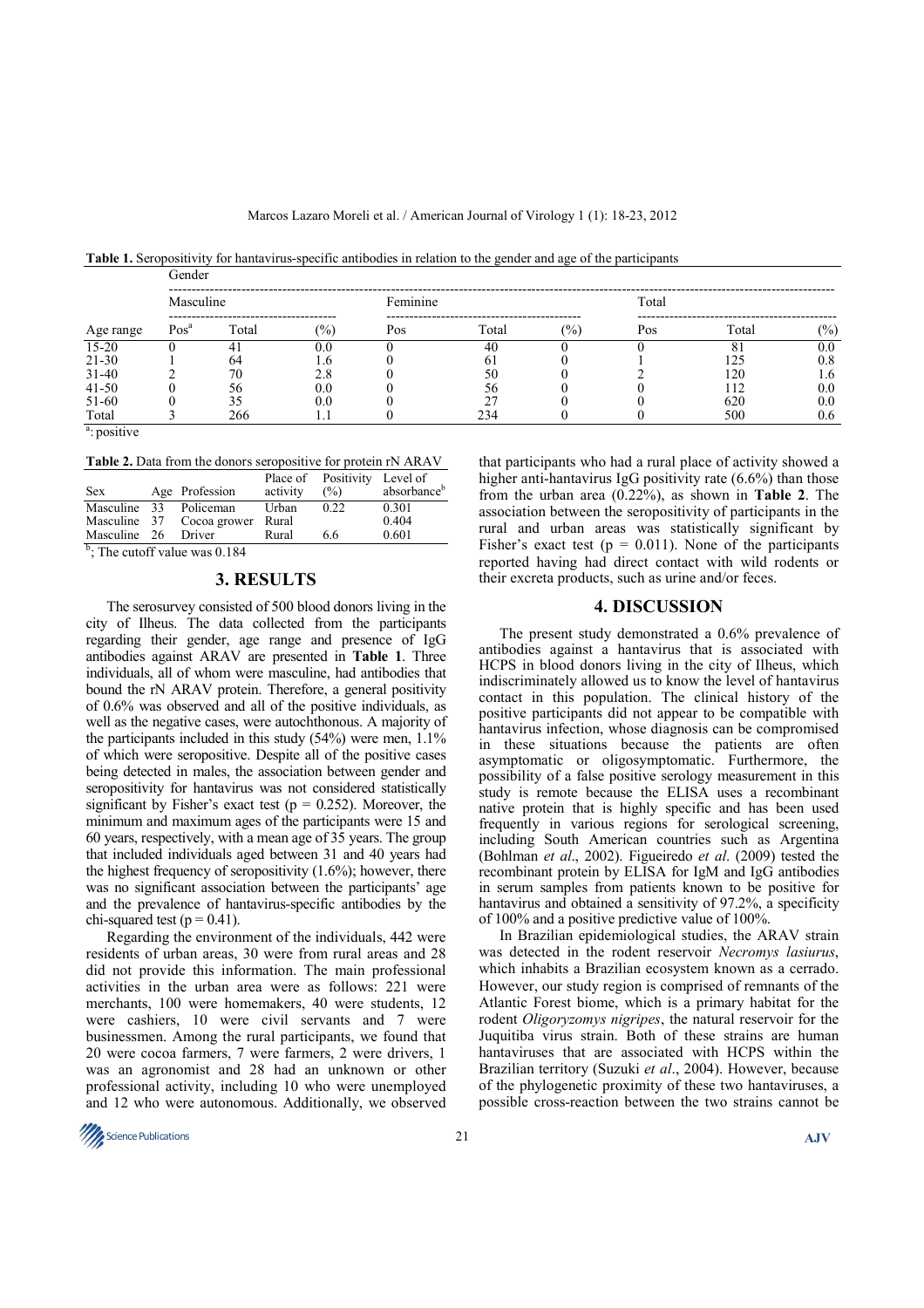ruled out. Similarly, research has noted a cross-reaction between the Andes virus (which is prevalent in parts of Argentina) and the protein substrate rN ARAV (Figueiredo *et al*., 2009). However, this fact is not a disadvantage of the methodology because what is most important is the early diagnosis of hantavirus because the late detection may contribute to the high fatality rate observed (40%). Moreover, there is no specific treatment and only palliative procedures such as water control, mechanical ventilation and administration of vasoactive drugs are enacted.

The 0.6% seroprevalence of antibodies against hantavirus detected by us is similar to the serological survey conducted by Gimaque *et al*. (2012) that used the same technique and found an IgG seropositivity of 0.6% in samples from the urban and rural areas of four municipalities in the State of Amazon. Another study, conducted in cities in the State of Santa Catarina near the border between Brazil and Argentina (Souza *et al*., 2011), found a much higher seropositivity (3.5%) for IgG antibodies to hantavirus compared with our study; however, most of the HCPS have occurred in this country's southern and southeast regions. Additionally, a retrospective research of hantavirus infection that was performed slightly closer to our region, in the city of Cássia dos Coqueiros, State of Sao Paulo, found positive results in 4.7% of the samples (Badra *et al*., 2012). Lastly, in another South American study in Chile, the researchers found a similar seroprevalence (0.72%) of antibodies to the Andes virus (Frey *et al*., 2003).

The statistical analysis of seropositivity showed that the only significant association was whether the participants were from rural and urban areas. Of the positive samples, 66% came from the rural areas and 33% were urban. In the study by Gimaque *et al*. (2012), the frequency of the hantavirus-specific IgG antibody positive samples in the rural and urban areas was 80% and 20%, respectively. Although hantavirus is known to primarily be a rural disease, the selection of participants for epidemiological studies should also include people from the urban area, as many city dwellers have small farms and perform agricultural activities, which increases the possibility of contact with wild rodents or their excreta. Moreover, the inhabitants of peri-urban neighborhoods who are close to forests, pastures or agricultural areas, as well as people who live and work in central urban areas and have access to farms for leisure activities, especially during weekends, are all susceptible to a greater risk of exposure (Badra *et al*., 2012).

Previous studies in the State of Bahia did not show the presence of HCPS-associated anti-hantavirus antibodies in children but did show the presence of antibodies to Sin Nombre in adults (0.2%) and antibodies to Hantaan (27.2%) (Mascarenhas-Batista *et al*., 1998). Nevertheless,

we emphasize that false positives can occur in these studies using the immunofluorescence technique due to the use of imported antigens related to Sin Nombre and Hantaan virus, whereas the use of a native protein (rN ARAV) is more likely antigenic ally related to the hantaviruses circulating in Brazil.

### **5. CONCLUSION**

The present study is the first demonstration in this region of the presence of IgG antibodies that bind to the N recombinant protein of Araraquara virus in 0.6% of blood samples from donors in the city of Ilheus. The results of this study provide the basis for future investigation of the hantaviruses that are associated with HCPS and the other antigenic ally related hantaviruses in this region. Molecular biology methods, such as RT-PCR with specific primers, could be utilized on clinical samples from patients suspected of acute phase infections to identify the circulating viruses and the rodent reservoirs.

#### **6. ACKNOWLEDGMENT**

This study was partially funded by a research grant from the Conselho Nacional de Desenvolvimento Científico e Tecnológico-CNPq (Grant 486245/2007-1).

### **7. COMPETING INTERESTS**

The Researchers declare that they have no competing interests.

#### **8. REFERENCES**

- Alfadhli, A., Z. Love, B. Arvidson, J. Seeds and J. Willey *et al*., 2001. Hantavirus nucleocapsid protein oligomerization. J. Virol., 75: 2019-2023. DOI: 10.1128/JVI.75.4.2019-2023.2001
- Avsic-Zupanc, T., K. Nemirov, M. Petrovec, T. Trilar and M. Poljak *et al*., 2000. Genetic analysis of wild-type dobrava hantavirus in Slovenia: Co- existence of two distinct genetic lineages within the same natural focus. J. Gen. Virol., 81: 1747-1755.
- Badra, S.J., F.G.M. Maia, G.G. Figueiredo, G.S.S. Junior and G.M. Campos *et al*., 2012. A restropective serologic survey of hantavirus infections in the county of Cassia dos Coqueiros, State of Sao Paulo, Brazil. Rev. Soc. Bras. Med. Trop.
- Bisordi, I., A. Suzuki, S. Levis, J. Garcia and L.E. Pereira *et al*., 2004. Identifying rodent hantavirus reservoirs, Brazil. Emerg. Infect. Dis., 10: 2127-2134.
- Bohlman, M.C., S.P. Morzunov, J. Meissner, M.B. Taylor and K. Ishibashi *et al*., 2002. Analysis of hantavirus genetic diversity in argentina: S segment-derived phylogeny. J. Virol., 76: 3765-3773. DOI: 10.1128/JVI.76.8.3765-3773.2002